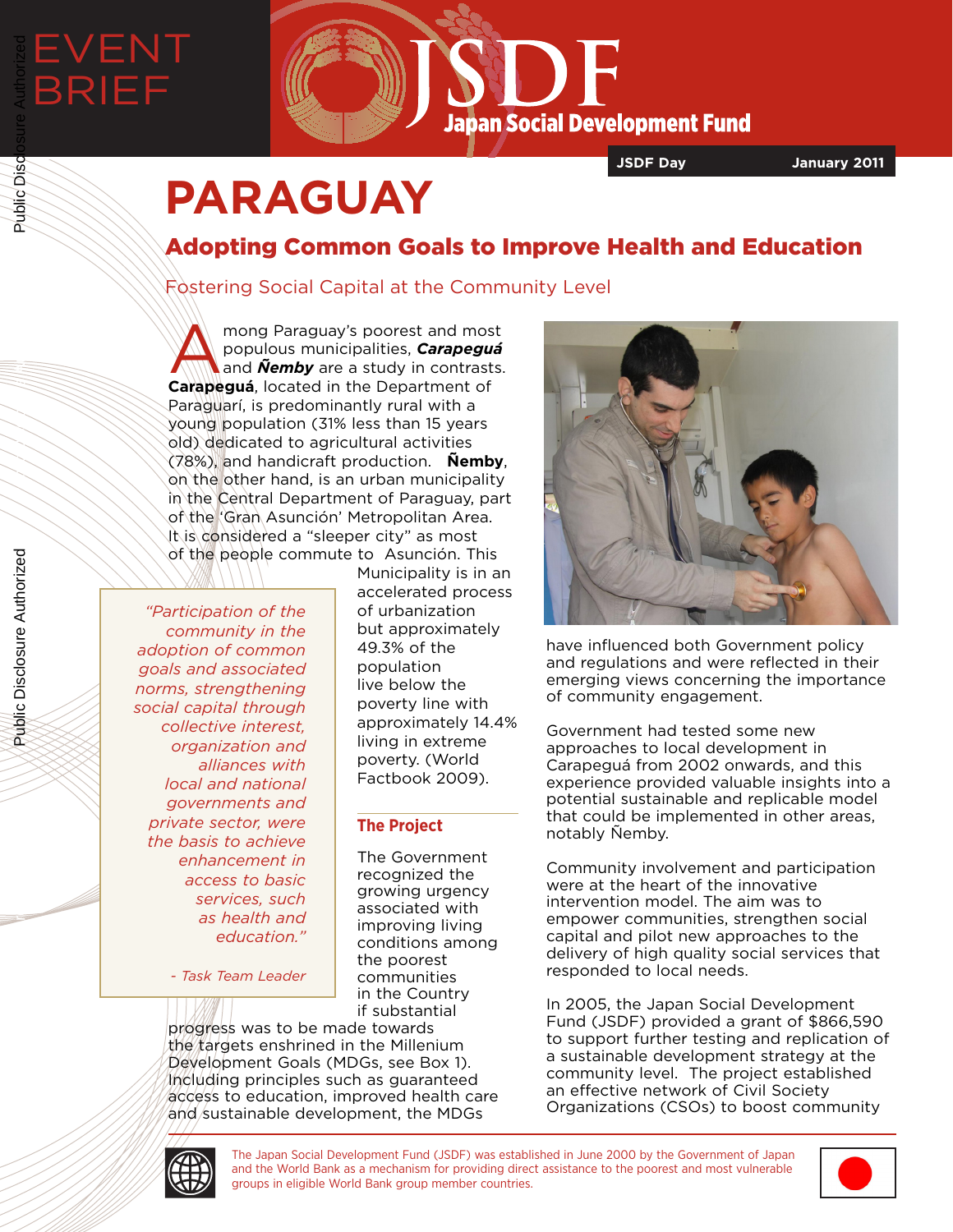#### *Box 1*

#### *MDGs - the basis for the Paraguayan JSDF Project*

The **Millennium Development Goals (MDGs)** are the backbone of this project and served as an inspiration to establish the Paraguayan development plans. The MDGs represent human needs and basic rights that every individual around the world should be able to enjoy—freedom from extreme poverty and hunger; quality education, productive and decent employment, good health and shelter; the right of women to give birth without risking their lives; and a world where environmental sustainability is a priority, and women and men live in equality. Leaders also pledged to forge a wide-ranging global partnership for development to achieve these universal objectives. the eight Millennium Development Goals by 2015.

#### *Source: MDG Report 2010*

participation, define local development priorities and manage the implementation of civil works and the provision of services, including health and education.

The framework used social promotion, skills enhancement of local leaders and improved coordination between the CSOs, the public sector (Municipal and Central) and the private sector. Most critically, it fostered community involvement in the selection, implementation and monitoring of activities.

**'The Development Institute',** (Instituto de desarrollo, TDI)**,** an institution with experience building organizational capacity for social and economic development, was selected as the implementing NGO. TDI played an important role in the whole implementation process. It served as a bridge between the Government and the communities, and helped develop the bottom-up approach to boost active citizen participation.

#### **The Model - Action Lines and Outcomes**

There were 5 action lines in this participatory model that were implemented as follows:

- **• Community Organization** TDI convened CSOs and created 20 Community Development Councils (CDCs) and around 900 networks. These networks maximized synergies between the key participants. Working with their communities, the CDCs put together local development plans. Some of the strategies followed were:
	- *• Health*  The creation of the health promoters network with the involvement of the Carapeguá and Ñemby Districts' Hospitals was key to the development of social capital. The strategy was to get 'one promoter for each ten families' to get families engaged in health prevention

actions. The aim was to reach into communities and broaden the scope of vaccination programs, pre-natal care and other preventive actions. The training of health promoters with the help and involvement of local leaders, along with the Hospitals, the local Councils of Health from each Municipality assured the sustainability of the project.

- *• Employment and income generation* The Municipalities, Central Government and private sector worked together to articulate several action plans including one aimed at industrial parks and a program to insert youth into the labor market. The Municipality of Nemby, for example, partnered with the private sector to get 133 youth employed and training for 169 others.
- *• Rural road management* The communities were engaged to identify critical connectivity points, in-road maintenance needs and civil works (drains, bridges, etc.). The innovative aspect was the constitution of specialized regional organizations in rural road management, sub-community councils and the use of local labor that not only increased employment rates but generated ownership in the infrastructure.
- *• Education*  TDI developed a strategy that aimed at reducing the school drop-out and failure (repetition) rates. To determine the causes and possible remedial actions, an active training program was developed with 50 professors in 9 schools (4 in Carapeguá and 5 in Ñemby) related to school dropouts, and 60 professors from 11 schools (6 in Carapeguá and 5 in Ñemby) in terms of first year of primary school repetition. These participatory workshops helped produced an action plan that reflected the realities facing each school. The Ministries of Culture and Education of Carapeguá and Ñemby gave pedagogic guidance. These measures led to the development of a 20 school initiatives to minimize school dropout as well as early childhood development programs (1800 children between 0-3 years old were reached).

#### **• Citizenship and Participation Capacity Building** - TDI carried out intensive training of local actors (school principals, professors and health promoters) including community leaders, to improve their organizational and managerial capacity. Moreover, it provided technical assistance to promote cooperative working arrangements between communities and local and central governments. As a result, 130 social

#### Project Data

- Implementing Agency: *The Development Institute (Instituto de desarrollo - TDI)*
- Grant (TF054361 ) Amount: *\$0.86 million*
- Implementation Period: *2005-2008*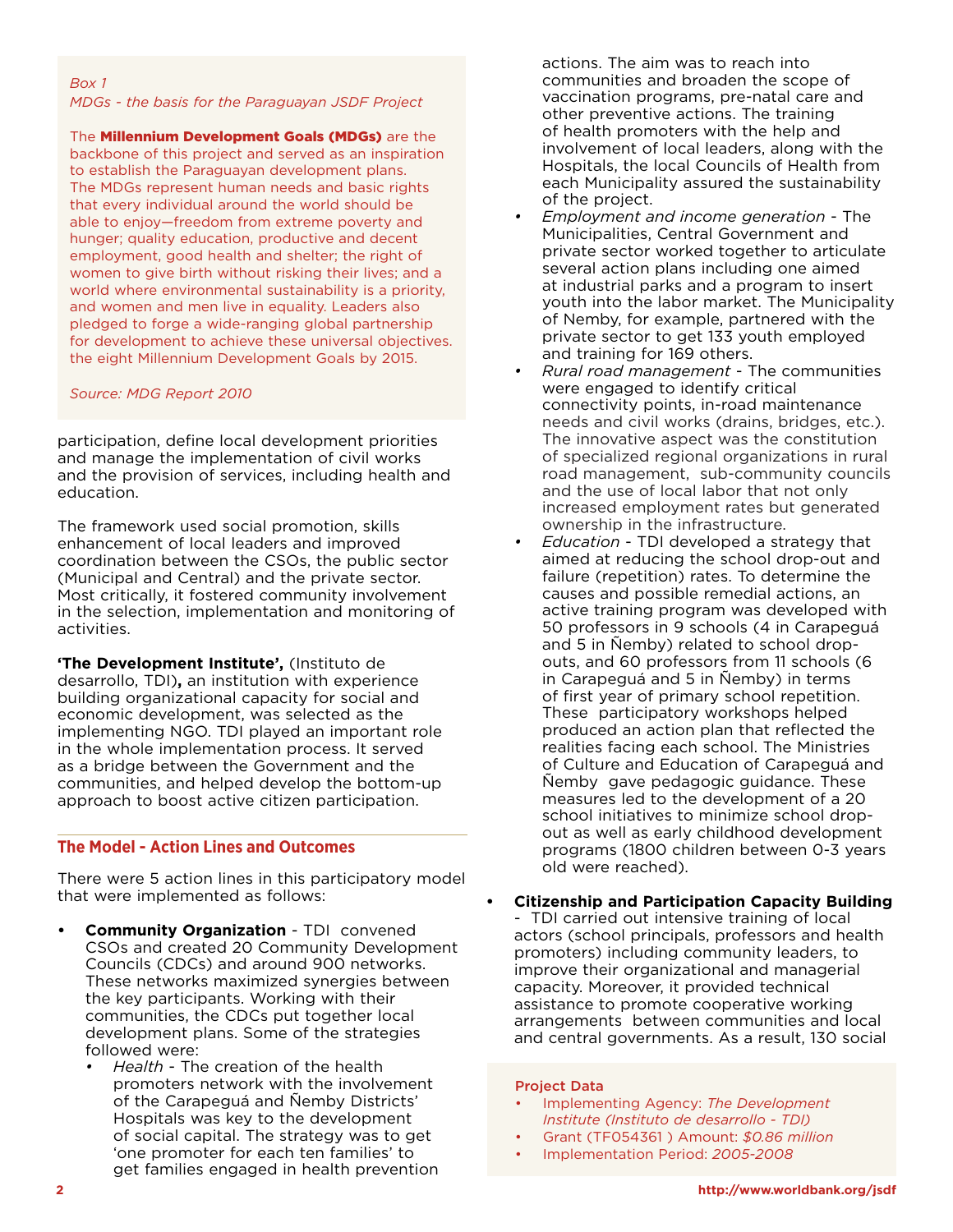managers were trained, and subsequently acted as technical volunteers to support productive social initiatives. They assisted in all stages of the sub-grant process (consultation, designing, implementation, and monitoring)(see below).

- **• Sub-grants**  grant competitions were rund, aimed at supporting citizen-led initiatives with a clear social and economic impact in the community, and which would address aspects of the MDGs and develop social capital. 52 subgrants were given to targeted communities (29 in Carapeguá and 23 in Ñemby). Communities became engaged in the project - as reflected in the increased number of people attending the workshops and community meetings. Volunteers played a key role, especially health promoters and education agents.
- **• Mobilization of Local resources**  CDCs assisted with the development of the "conditional funds" component, in which communities matched (in kind or cash) resources given by Local and Central Governments. The Central Government allocated at least 15% of the Municipal budgets for projects related to the MDGs.
- **• Communication, Dissemination and Awareness Campaign** - An effective communication strategy was established in the two Municipalities, including outreach through press, radio and a revamped web site. Public officials were encouraged to involve communities in public policy making, creating awareness among local and national authorities and motivating them to work together to enhance the visibility of the program.
- **• Coordination, Monitoring and Evaluation and Audits** - to provide the basis for meaningful monitoring and evaluation, a systematic and consistent methodology (across target communities) was achieved through the establishment of a Grant Monitoring Council (in 2005) and a Coordination Team. A baseline survey was completed in July 2007 and a Balanced Scorecard created (see Box 3).

#### **Results**

The grants' objectives, targets and milestones were achieved. Direct and indirect results were reported by TDI using the baseline in terms of areas of intervention, and were as follows:

#### **Health**

- Health promoters successfully penetrated into remote rural areas beyond the public health system. In Carapegua 427 promoters were trained, reaching more than 4,000 families. In Nemby, 427 promoters were trained reaching approximately the same number.
- The vaccination rates of children under one



year old were only 21% at the beginning of the project. After two years, the percentage coverage had increased to 100%.

• Men and women in both Municipalities were not used to consulting health professionals only 24% of the women regularly went to see a doctor. After the intensive campaigns and the effective interaction with the volunteer health promoters, this number doubled to 48% in 2008, and men increased from 23% to 40%.

#### **Employment and income generation**

At the beginning of the project, around 45% of men and 32% of women above 18 years old were employed. After the two years of the project the male employment rate had increased by 10% and women by 12%. Improvements in social capital bolstered efforts by the Municipalities to attract foreign investment, develop industrial parks, provide job training to young people, and initiate productive incubator initiatives.

#### **Education**

In the 20 schools operated by the program on a pilot basis, the repetition and dropout rates were reduced by 25%. For each year of repetition the net present value of the loss of income in the

#### *Box 3* - *Balanced Scorecard - a step forward*

The Balanced Scorecard approach was used as the basis for an innovative information system developed by TDI. This served as a tool to track results based on the analysis of objectives as well as specific indicators, within a time line. These processes were prioritized in terms of the needs of the communities, establishing a diagnosis by level of importance. Community leaders and citizens gathered together to develop this Strategic Plan in each of the Municipalities. The technical team was trained to maintain and administer this new technology. There are still some challenges in terms of access to technology, primarily due to the inadequate technical infrastructure in Carapeguá and Ñemby However, the introduction of the methodology and information system were seen as significant progress which provided focus and the basis for consensus.